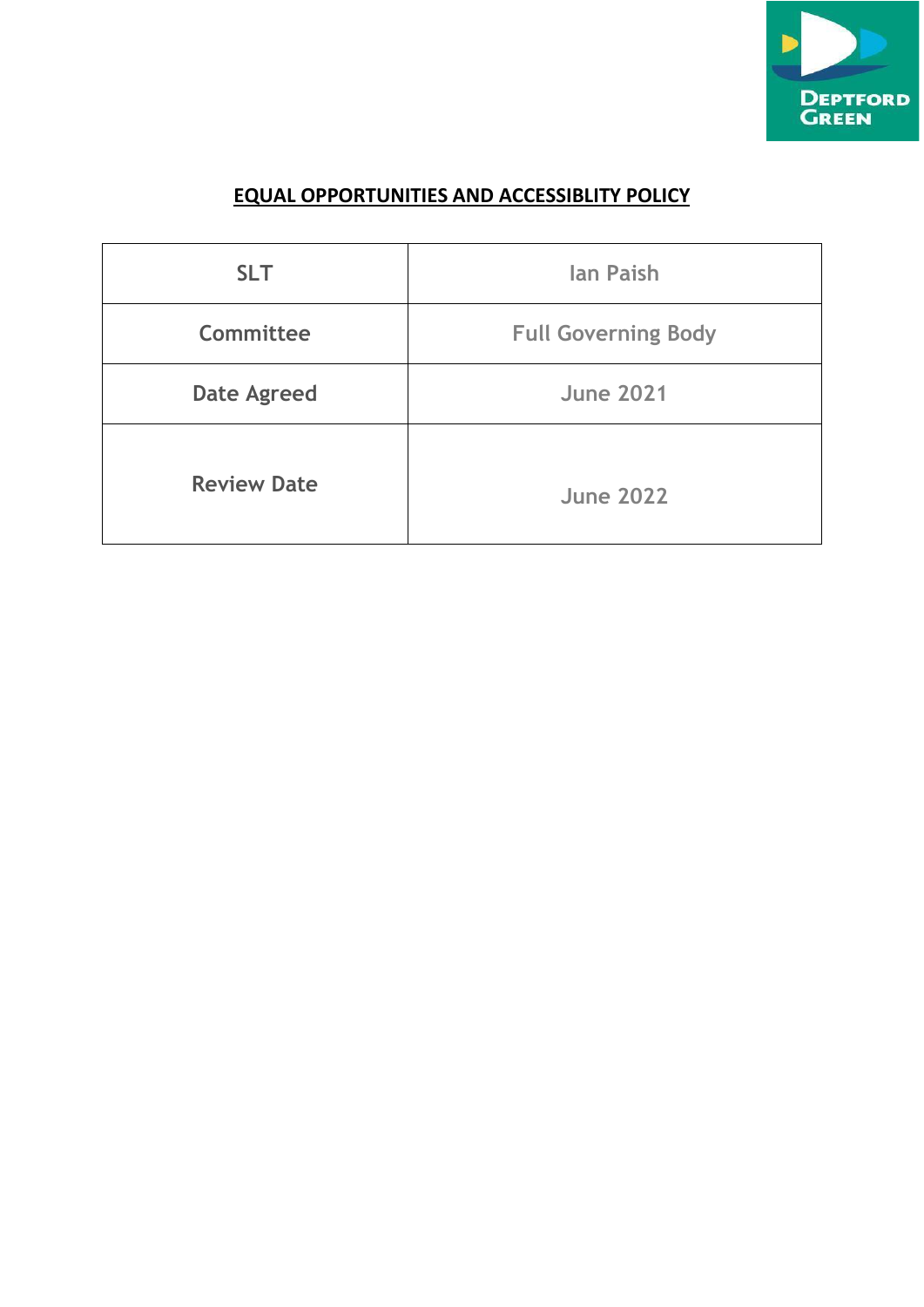

## **EQUAL OPPORTUNITIES AND ACCESSIBLITY POLICY**

**The Equality Act 2010 provides a framework to support our commitment to valuing diversity, tackling discrimination, promoting equality and fostering good relationships between people. It also ensures that we continue to tackle issues of disadvantage and underachievement of different groups.**

**We seek to apply this policy to all aspects of school life including student admissions, teaching and learning, behaviour management, staff recruitment and career development, parental involvement and the role of the governing body. All school policies should be cross-referenced with this policy with regards to our unequivocal stance against any form of discrimination or prejudice.** 

**Audience:** This policy applies to all students, staff, parents and carers, helpers, visitors and contractors to Deptford Green School. They are referred to in this policy as *The School Community*.

Aims:

- **Racism, in any form, will not be tolerated in our school. We will work to eradicate all forms of racism and we will regularly review our systems and procedures to ensure this happens.**
- **Deptford Green is a multi-racial, co-educational school. We aim to give students of all genders and from any racial and cultural backgrounds the opportunities to achieve to the best of their abilities.**
- **Deptford Green is a Stonewall Champion School and will present positive role models of LGBTQ+ people both through and beyond the curriculum.**
- **Deptford Green will work closely with families and members of our wider community to challenge stigmatisation and discrimination and ensure that appropriate support is in place and information is shared, including for LGBTQ+ students and their families.**
- **Deptford Green will challenge the stigmatisation of LGBTQ+ families in lessons about families, marriage and stable relationships and ensure that LGBTQ+ families receive appropriate support during their time in the school.**
- **Deptford Green values the best efforts of all its community and is intent on creating a stimulating and caring environment in which these efforts can flourish.**
- **Deptford Green is also intent on respecting the individual but expecting the individual to recognise their role and responsibilities as part of the school community.**
- Deptford Green aims, within our general and comprehensive education, to provide children **with an ability to understand and interpret the complex world in which they live and to confront honestly the moral choices that will face them.**
- **To build a curriculum around the students that we teach fostering their ability to question and then to develop informed opinions and decisions around the issues that they might face.**
- **To ensure that our curriculum reflects our students' lives, the experiences and history of the local community and people's lived experiences across the world. Celebrating the value and culture of all members of our school community.**
- **To develop a pastoral programme that will best support the teaching and learning of all of our students including the PSHE curriculum and Work Related Learning.**
- **To have robust systems around Safeguarding to ensure staff receive regular training on this.**
- **Deptford Green is a secular institution that aims to create a safe environment for all of our students and staff.**
- **To promote a culture of citizenship that is at the heart of the school's ethos to promote values of community, participation and democracy.**
- **To be restorative in our approach to misbehaviour, valuing the needs of all members of the school community.**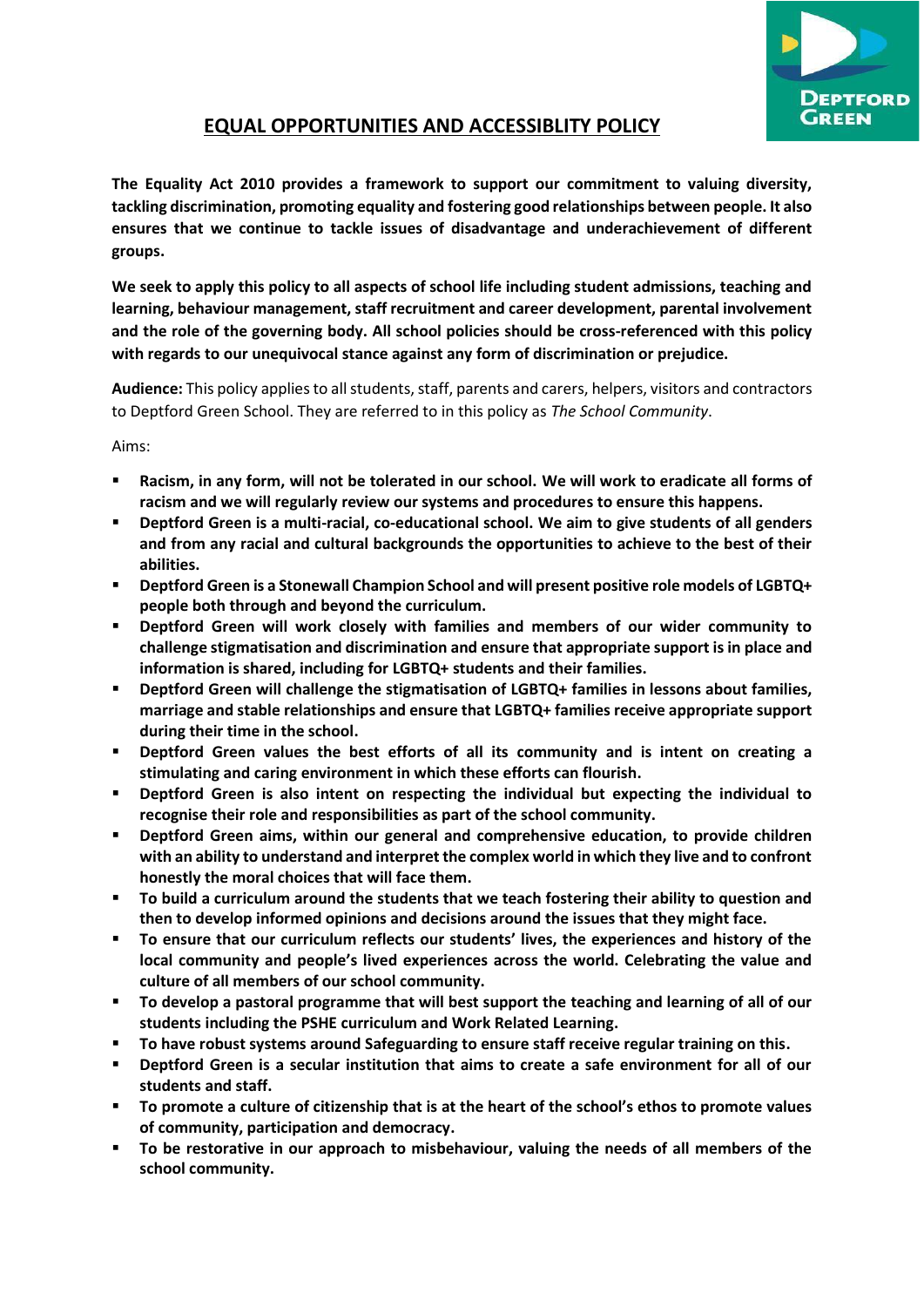

- **To develop Student Voice, ensuring that every child matters and has an active role in developing the school community in its widest possible sense.**
	- **Accommodate members of the school community with additional physical and special needs.**
	- **Ensure the majority of areas in the school are accessible to wheelchair users and are appropriately maintained.**
	- **Eliminate unlawful discrimination and harassment.**
	- **Ensure that no discriminatory material is used in the School.**
	- **Ensure that all recruitment, employment, promotion and training systems are fair to all. To review these regularly in line with changes to employment law and procedures.**
	- **Provide continued professional development in equality and diversity to ensure staff are empowered with the skills and information to address and support equality within the classroom.**
	- Deptford Green will support any student who wishes to come out as LGBTQ+ to the best of **our ability in communication with the student and where appropriate with home.**
	- **The school will support members of our community in their emotional and mental wellbeing through the promotion of healthy lifestyles and working with Place to Be and an Employee Assist Scheme as well as Mental Health First Aiders.**

We are mindful of the difficulties that some groups can face, both students and staff, and we will ensure that any obstacles to them are removed. We have an active awareness of personal prejudices and stereotypical views and we will endeavour to avoid labels related to these. We will value every member of the school community. As a school we have to be aware of the power of language, of the spoken word, and we must make every effort to make sure that any use of language does not serve to marginalise any member of the school community. We will ensure that staff receive regular training to enable them to be confident in tackling the use of discriminatory language, including homophobic and transphobic language. Any incidences of unacceptable and discriminatory behaviour will be reported to the governing body.

To this end the school must take an unequivocal stand against prejudice and discrimination with a rigorous practice in place to ensure that all incidents contrary to our Equal Opportunities Policy are challenged on the grounds of the following protected characteristics (in alphabetical order):

- Ability
- Age
- Class
- **Culture**
- Disability
- Gender
- HIV Positive and AIDs status
- Languages
- Physical Appearance
- Racial, Ethnic or National Origin
- Religion
- Sexual Orientation
- Transgender Status

(Includes all protected characteristics from the Equality Act 2010)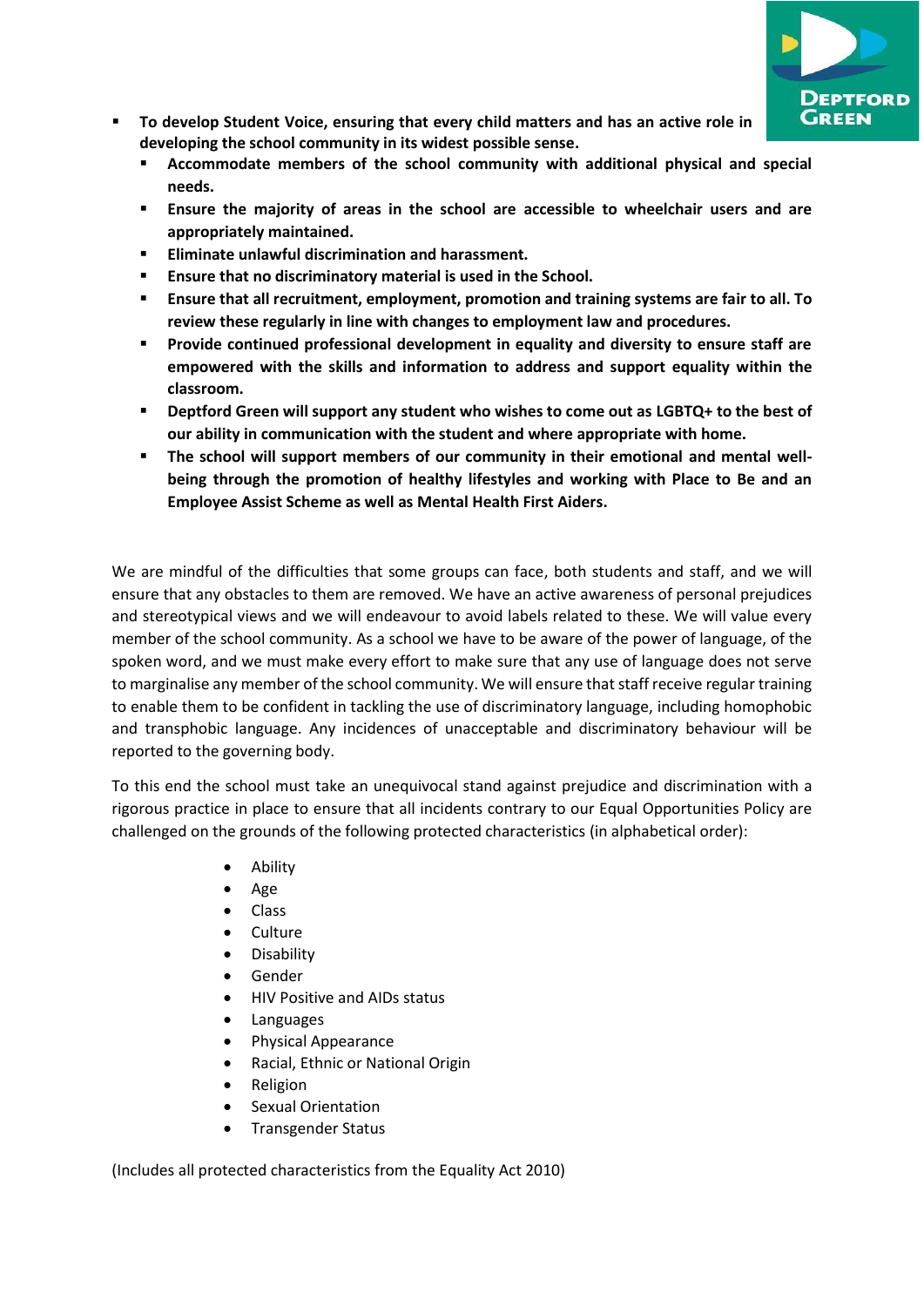

This requires commitment from each member of the school community and the acceptance of a code of conduct which:

- **Encourages respect for the individual**
- **Encourages collective action to challenge prejudice**
- **Challenges stereotypical images and in their place promotes positive images**
- **Declares as unacceptable any language, action or belief that is prejudiced or encourages prejudice in others**
- **Challenges institutional and organisational structures which have prejudice or discriminatory effects**

## **Reviewing & Assessing Impact**

Any pattern of inequality found as a result of impact assessment should be considered for future planning and decision making. The governing body will receive annual reports for review, this will include reference to the school population, key initiatives and progress against targets and future plans.

## **Protected Characteristics covered within the equality Act**:

We will seek, over time, to develop a common treatment of the various groups referred to individually below:

## **Race:**

- Recognising the level of ethnic diversity within the local community it is an aim of the school to reflect the cultural diversity of the wider community, both in terms of our curriculum and our recruitment of staff, to promote awareness and understanding.
- It is the right of all students to receive the best education the school can provide, with access to all educational activities organised by the School. We do not tolerate any form of behaviour that discriminates on the basis of race, colour and culture. All incidents of a racially motivated nature will be thoroughly investigated and appropriate sanctions applied.
- All incidents will be recorded through the conduct log. A central log of racially motivated incidents will be maintained by the Headteacher on SIMs. Support, respect, empathy sympathy and understanding are shown to the victim. Following investigation and in appropriate circumstances, parents are informed by the senior member of staff if their child is either a perpetrator or victim.
- Where there are reported incidents of this nature appropriate sanctions and support are applied.

## **Religion or belief or none:**

It is the right of students, staff, parents, governors and visiting community members to not be treated differently on grounds of their religion or belief. All incidents of a religiously discriminatory nature will be thoroughly investigated and appropriate sanctions applied. Students are encouraged through a comprehensive Ethics Education programme to explore a range of religions and to encourage tolerance and acceptance of others who have differing religions or beliefs or none.

#### **Pregnancy & Maternity:**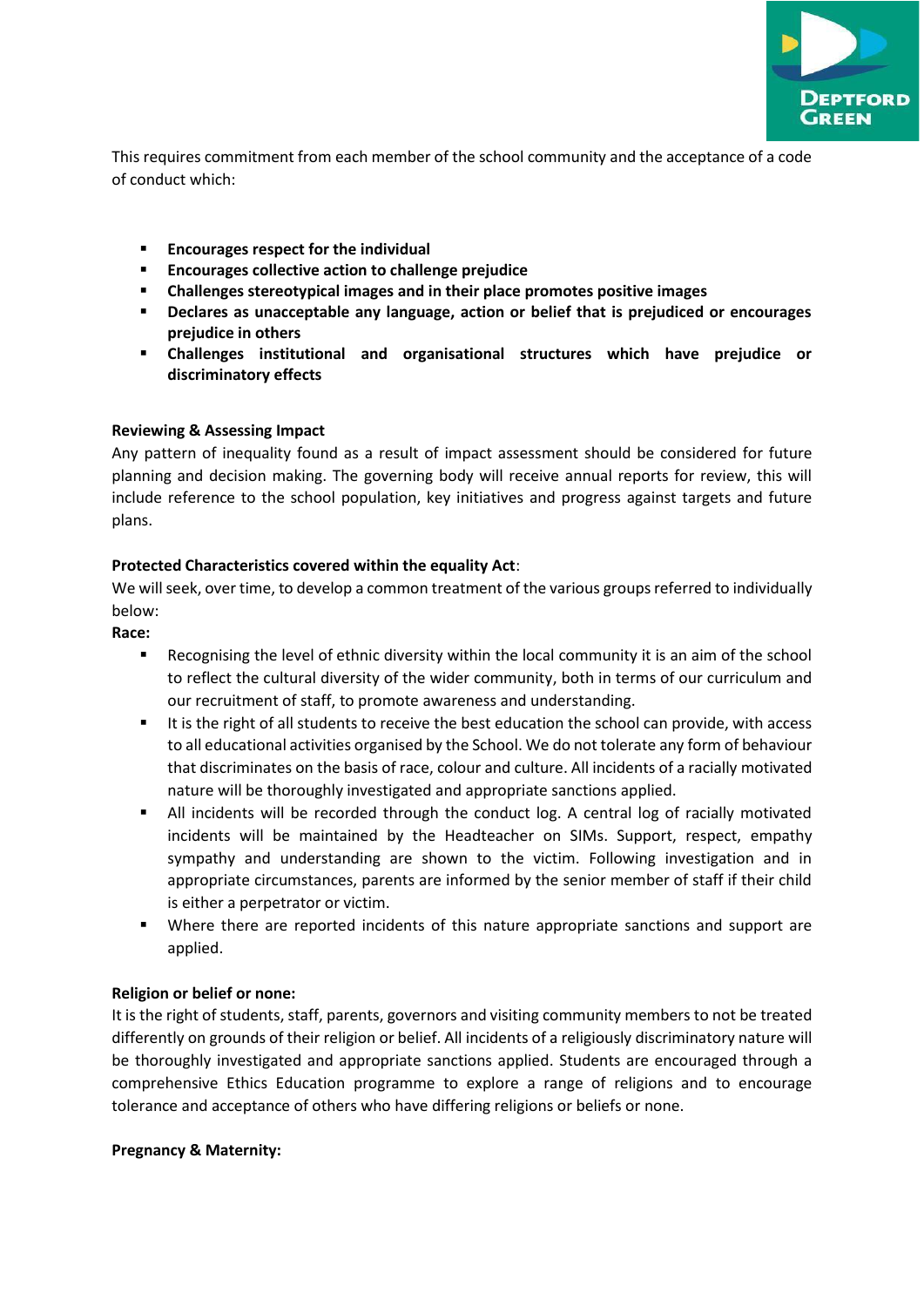

Protection for students from discrimination or less favourable treatment because of pregnancy is required under the Equality Act 2010. Deptford Green School will ensure, if the

situation arises within the school, that students are given support and the school ensures quality provision is made. Members of staff who become pregnant should arrange a meeting with Human Resources, as soon as they are confident to do so, in order to ensure appropriate maternity provision is provided.

## **Sexual Orientation LGBTQ+ (Lesbian, Gay, Bisexual, Transgender, Queer):**

- We do not tolerate any form of behaviour of a HBT (homophobic, biphobic or transphobic) nature. Incidents of this kind are now officially reported through the reporting system which incorporates a specific tick box for HBT bullying. All incidents of this nature are taken seriously and dealt with by the Senior staff. The leadership team is able to identify through this system if HBT bullying is on the rise and react accordingly.
- The school ensures that all gay, lesbian, bi-sexual or transgender students, or the children of gay, lesbian, bi-sexual or transgender parents are not singled out for different or less favourable treatment from that given to other students.
- Deptford Green School operates a PSHE curriculum which supports students to address relationships in all forms.
- Issues around LGBTQ+ and bullying will be addressed through assemblies and tutor times to ensure that the school generates a common language of acceptance of LGBTQ+ students and issues.

## **Sex/Gender:**

As a fully inclusive mixed gender school, we ensure that students of any gender are not singled out for different or less favourable treatment given to other students. The school operates a curriculum that allows all students to access lessons and every effort is made to combat gender stereotypes with regard to curriculum choices and career opportunities. The schools CIAG strategy addresses gender stereotypes.

## **Disability**:

- The Act defines disability as when a person has a 'physical or mental impairment which has substantial and long term adverse effect on that person's ability to carry out normal day to day activities'. Some specified medical conditions, HIV, multiple sclerosis and cancer are all considered as disabilities regardless of their effect.
- The Act sets out details of matters that may be relevant when determining whether a person meets the definition of disability. Long term is defined as lasting, or likely to last, for at least 12 months.
- **•** The school does not treat a disabled student less favourably simply because that student is disabled.
- The school will provide an auxiliary aid or service for a disabled student when it is reasonable to do so and if the aid would alleviate substantial disadvantage that the student faces compared to non-disabled students.
- At Deptford Green School we will ensure that disabled students can play as full a part as possible in school life and will make any reasonable adjustments to support this. The school is committed to the equality of opportunity between disabled and able bodied people.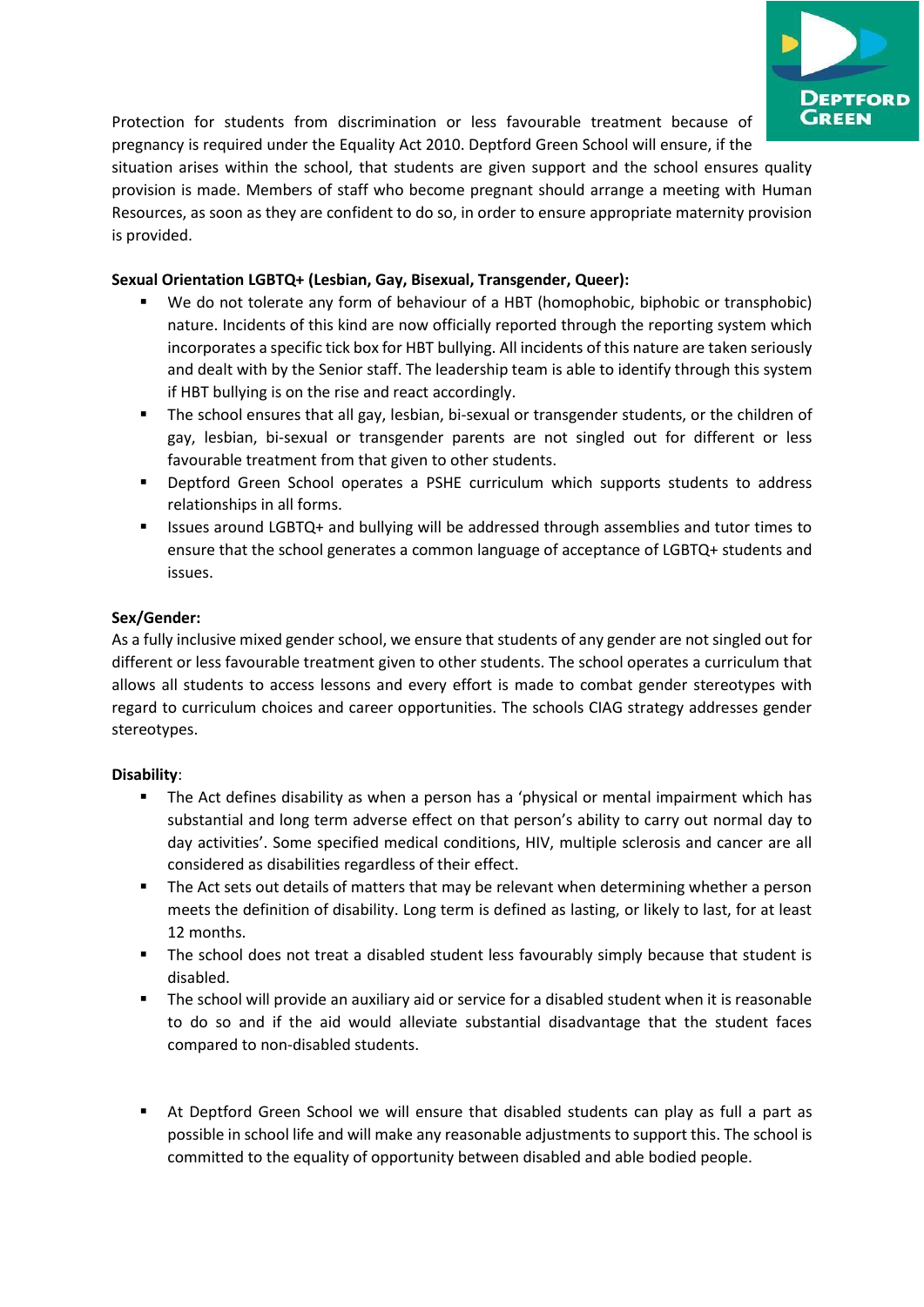

- We will eliminate discrimination that is unlawful as well as any harassment of disabled people that is related to their disability.
- For additional information relating to DDA under the Equality Act 2010, please see: Schools Accessibility Plan, Special Educational Needs and Disability Policy.
- Where appropriate for staff we will make referrals to Occupational Health and carry out risk assessments to ensure colleagues are adequately supported to complete their work. We will maintain regular well-being meetings with these colleagues.

## **Mental Health and Well-being Commitment**

## *INTENT*

- Identifying areas of risk to physical and mental health so that they can be minimised and managed appropriately.
- Promoting a culture of care and concern for our school community, which demands that everybody accepts responsibility for their own and others' wellbeing.
- Promoting a culture of open conversation so we talk about our wellbeing and mental health having our networks in mind and make support available when members of our community may be struggling.
- Providing a comprehensive training offer for staff aimed at providing colleagues with tools for managing their wellbeing, including mental health.
- Providing a comprehensive PSHE curriculum for students that explores the full breadth of wellbeing from managing exam stress to body image.
- Putting in place a system of management practices, which enables employees to enjoy a healthy work-life balance, whilst recognising the impact of personal choice and lifestyle.
- Ensuring the promotion and maintenance of the highest degree of physical, mental and social wellbeing.
- Making sure working environments are healthy, safe, secure and suitable.

## *IMPLEMENTATION*

- Ensuring children have regular access to specialist provision, E.g. music, art and sport, shows the importance placed on the wider curriculum in our curriculum offer.
- Ensuring children have regular opportunities to take part in learning beyond the classroom shows the importance placed on the wider curriculum in our curriculum offer. E.g, trips, residential trips, school shows & performances and sports fixtures.
- Children access PSHE lessons, tutor support and assemblies. This enables open and free discussions around key issues.
- Ensuring mental health problems are identified early and appropriate support provided through our pastoral support systems.
- All staff know the importance of mental health. There are several Mental Health First Aid trained staff and an Employee Assist scheme.
- We have a well-being lead (Ian Paish) who ensures that there are a range of supports and activities in place to support good mental health.
- The IT curriculum provides pupils with up to date skills within technology including e-safety awareness.
- The school has an anti-bullying policy which our School Council helped to write.
- We have comprehensive safeguarding procedures in place at Deptford Green. Our safeguarding team are displayed around the school and children are aware of who they can go to if they have any concerns.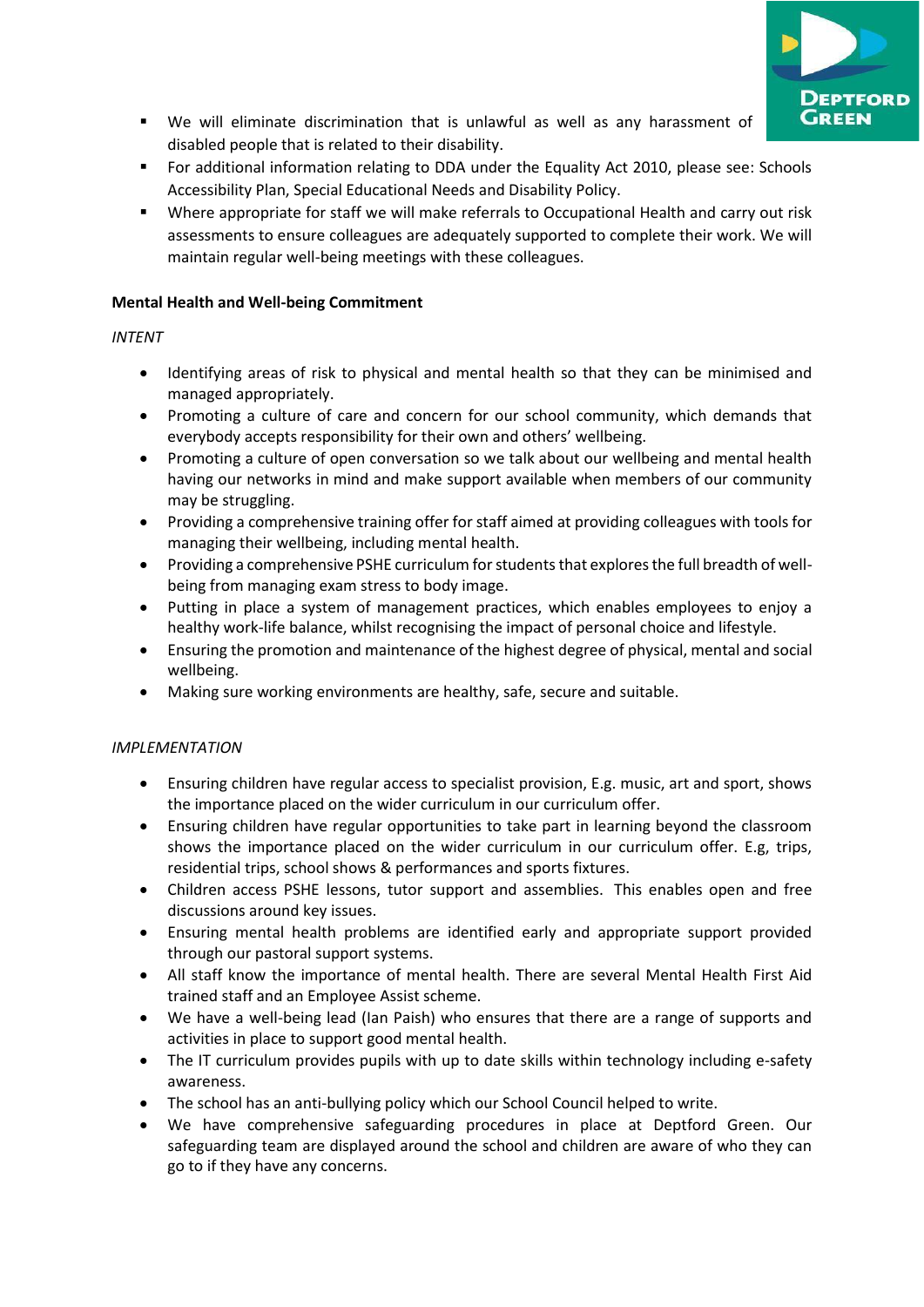![](_page_6_Picture_0.jpeg)

- Rigorous and supportive pastoral care systems are in place.
- Place-to-Be counselling services are available to all students.

#### *IMPACT*

- Students and staff have mutual trust, respect and support from the school.
- Students and staff feel safe and enjoy coming to school.
- Students at Deptford Green are engaged in their learning.
- Lunchtime behaviour incidents have reduced due to positive engagement in enrichment activities.
- Our students are developing their knowledge and understanding of the rich, cultural heritage of modern Britain.
- Parents play an increasingly engaged role in the overall life of the school, including through Parents' Forums.
- Student questionnaires demonstrate they feel safe and well cared for in school. They identify who can help them and who they can talk to.

#### **Procedures:**

#### **School Governors are responsible for:**

- Making sure the school complies with current equality legislation.
- Making sure this policy and its procedures are followed.

#### **Every member of staff takes responsibility to:**

- Treat all members of the school community with respect.
- Constantly recognise the contributions made by every child within the school.
- **Ensure all incidents of a discriminatory nature are immediately challenged and recorded** through the appropriate channels.
- Log all incidents of discrimination or prejudice in accordance with the statutory guidance.

#### **The class teacher:**

- Ensures they are aware of the background of all children they teach and that students are treated equally and with respect. We do not under any circumstance negatively discriminate against any child.
- Reads all the Inclusion Passports for the students they teach.
- When planning activities, teaching staff pay due regard to the racial, cultural and personal sensitivities of the class. Teachers strive to incorporate diversity in a positive way which challenges stereotypes and assumptions.

#### **The role of the Headteacher**

- To implement the School's Equal Opportunity and Accessibility Policy.
- Ensure staff are aware of the Policy contents.
- **E** Ensure all appointment panels are transparent and give due regard to this Policy, so that no one is discriminated against when it comes to employment or training opportunities and that all staff work in an environment that is free from harassment.
- The Headteacher treats all acts of discrimination and unfair treatment seriously.
- The Headteacher monitors all incidents of a discriminatory nature.